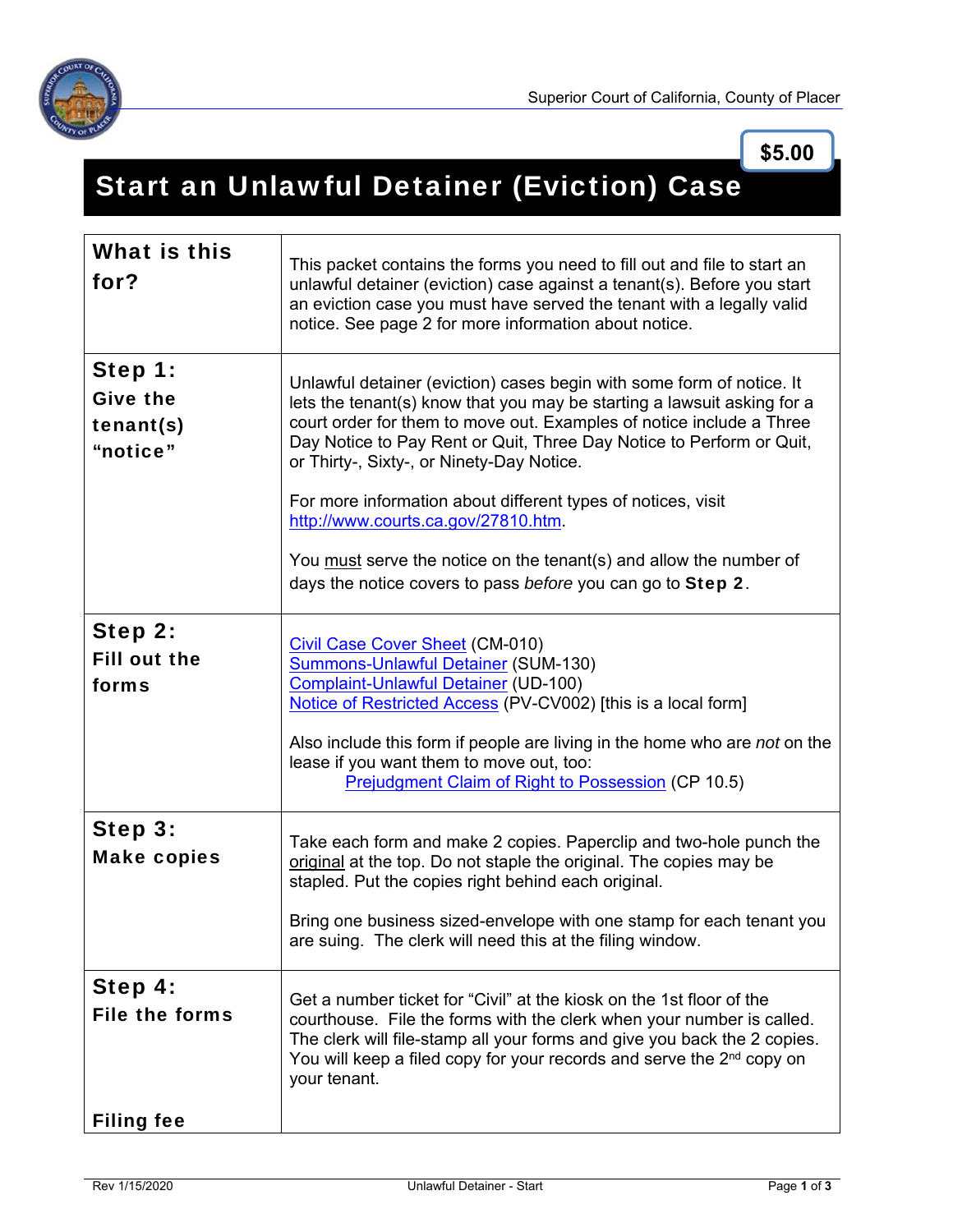

|                                                       | There is a \$240.00 fee to file the case with the court. The court accepts<br>cash, check, Visa, MasterCard, AMEX and Discover Card. If you<br>cannot afford to pay the filing fee, you may apply for a fee waiver by<br>filling out and filing these forms:<br><b>Request to Waive Court Fees (FW-001)</b><br>Order on Court Fee Waiver (FW-003)                                                                                                                                                                                                           |
|-------------------------------------------------------|-------------------------------------------------------------------------------------------------------------------------------------------------------------------------------------------------------------------------------------------------------------------------------------------------------------------------------------------------------------------------------------------------------------------------------------------------------------------------------------------------------------------------------------------------------------|
| Step 5:<br><b>Serve the</b><br>tenant(s)              | You must have a copy of your filed forms handed ("personally served")<br>to each tenant, along with a blank Answer-Unlawful Detainer (UD-105).<br>If you are evicting more than 1 tenant make additional copies of the<br>filed forms so they can be served, too. Each tenant must be served a<br>copy.<br>The person who serves the forms on the tenant(s) must fill out a<br>separate Proof of Service of Summons (POS-010) form for each tenant<br>who you have listed on your Complaint and other people who live in the<br>home who you want to evict. |
| Step 6:<br><b>File the Proof of</b><br><b>Service</b> | Make 1 copy of each Proof of Service of Summons (POS-010) and<br>take a number ticket for "Civil" at the kiosk on the 1 <sup>st</sup> floor of the<br>courthouse to file the original(s) and copy(ies). Keep the filed<br>copy(ies)for your records.                                                                                                                                                                                                                                                                                                        |
| <b>Next steps:</b>                                    | Once you have served all tenants with the filed forms in this case, you<br>must wait at least five court days for them to file an Answer with the<br>court. The five court days count begins the day after the tenant has<br>been handed the forms.<br>Once the five court days have passed, please make an appointment at<br>the Self-Help Center or with a private attorney to move your case to the<br>next step.                                                                                                                                        |

## **Important Things to Know**

## **Where can I get the forms?**

- Most of the blank forms listed in these instructions can be found **online** at www.courts.ca.gov/forms. The Local Form (Placer County) can be found at http://www.placer.courts.ca.gov/forms-filing-forms.shtml.
- You can get the form packets through the court's **Self-Help Center** or you can buy them at the **Court Clerk's counter**.

## **Where can I get help or more information?**